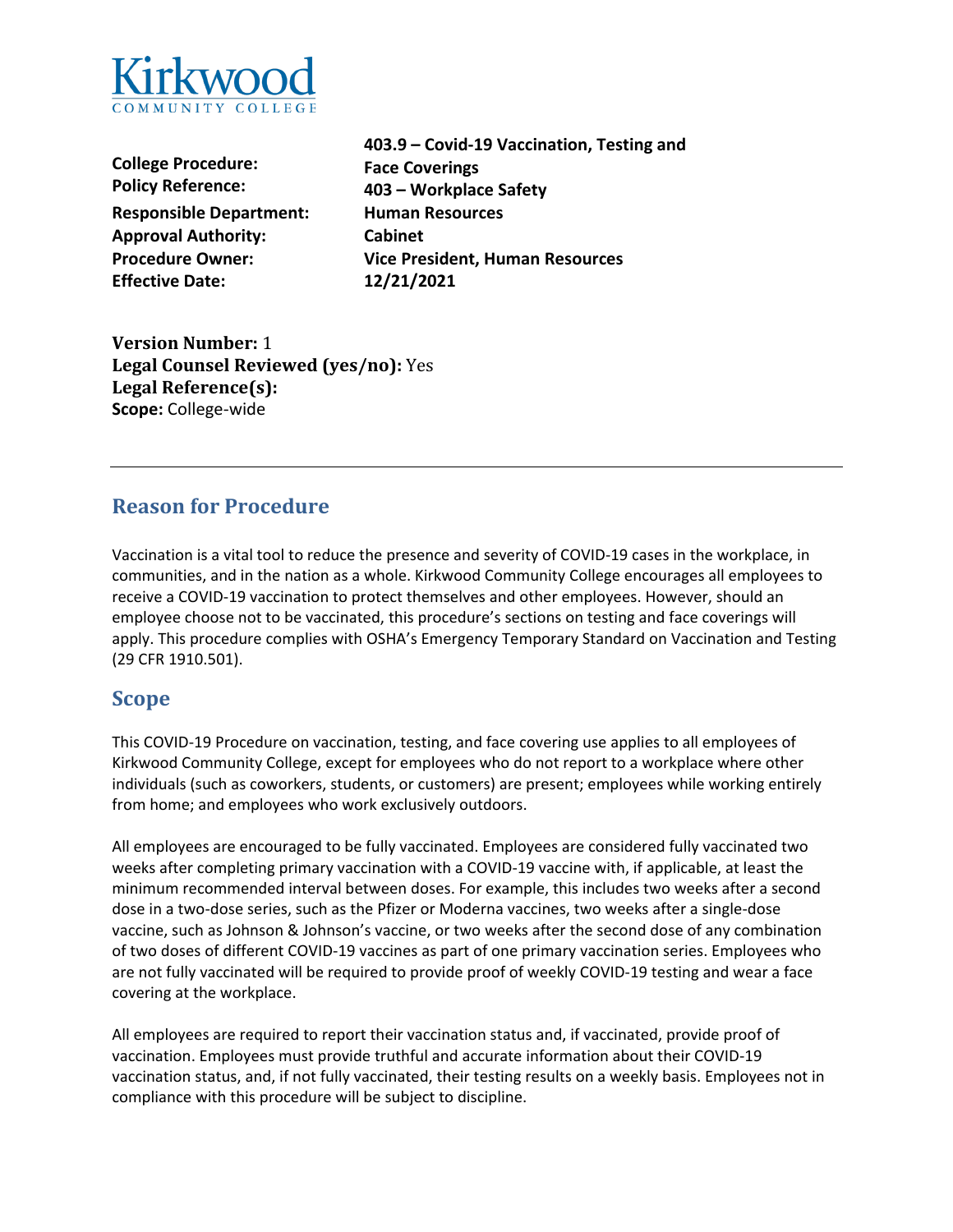

Employees may request an exception from vaccination requirements (if applicable) if the vaccine is medically contraindicated for them or medical necessity requires a delay in vaccination. Employees also may be legally entitled to a reasonable accommodation if they cannot be vaccinated and/or wear a face covering (as otherwise required by this procedure) because of a disability, or if the provisions in this procedure for vaccination, and/or testing for COVID-19, and/or wearing a face covering conflict with a sincerely held religious belief, practice, or observance. Requests for exceptions and reasonable accommodations must be initiated by submitting a request for accommodation through Kirkwood Human Resources. All such requests will be handled in accordance with applicable laws and regulations.

# **The Procedure**

# **Overview and General Information**

#### **Vaccination**

Any Kirkwood employee that chooses to or is required to be vaccinated against COVID-19 must be fully vaccinated no later than February 9, 2022. Any employee not fully vaccinated by February 9, 2022 will be subject to the regular testing and face covering requirements of the procedure.

To be fully vaccinated by February 9, 2021, an employee must:

o Obtain the second dose of a two dose vaccine, or obtain one dose of a single dose vaccine, no later than January 26, 2022.

Employees will be considered fully vaccinated two weeks after receiving the requisite number of doses of a COVID-19 vaccine as stated above. An employee will be considered partially vaccinated if they have received only one dose of a two dose vaccine. Vaccines are widely available through pharmacies, appropriate medical facilities, and public health agencies.

#### **Testing and Face Coverings**

All employees who are not fully vaccinated as of February 9, 2022, will be required to undergo regular COVID-19 testing and wear a face covering when in the workplace and in vehicles when with another person for work purposes. Policies and procedures for testing and face coverings are described in the relevant sections of this procedure.

#### **Vaccination Status and Acceptable Forms of Proof of Vaccination**

#### **Vaccinated Employees**

All vaccinated employees are required to provide proof of COVID-19 vaccination, regardless of where they received vaccination. Proof of vaccination status can be submitted via the Kirkwood vaccination survey. Employees who are unable to access the survey or have questions should contact Kirkwood Human Resources for further guidance.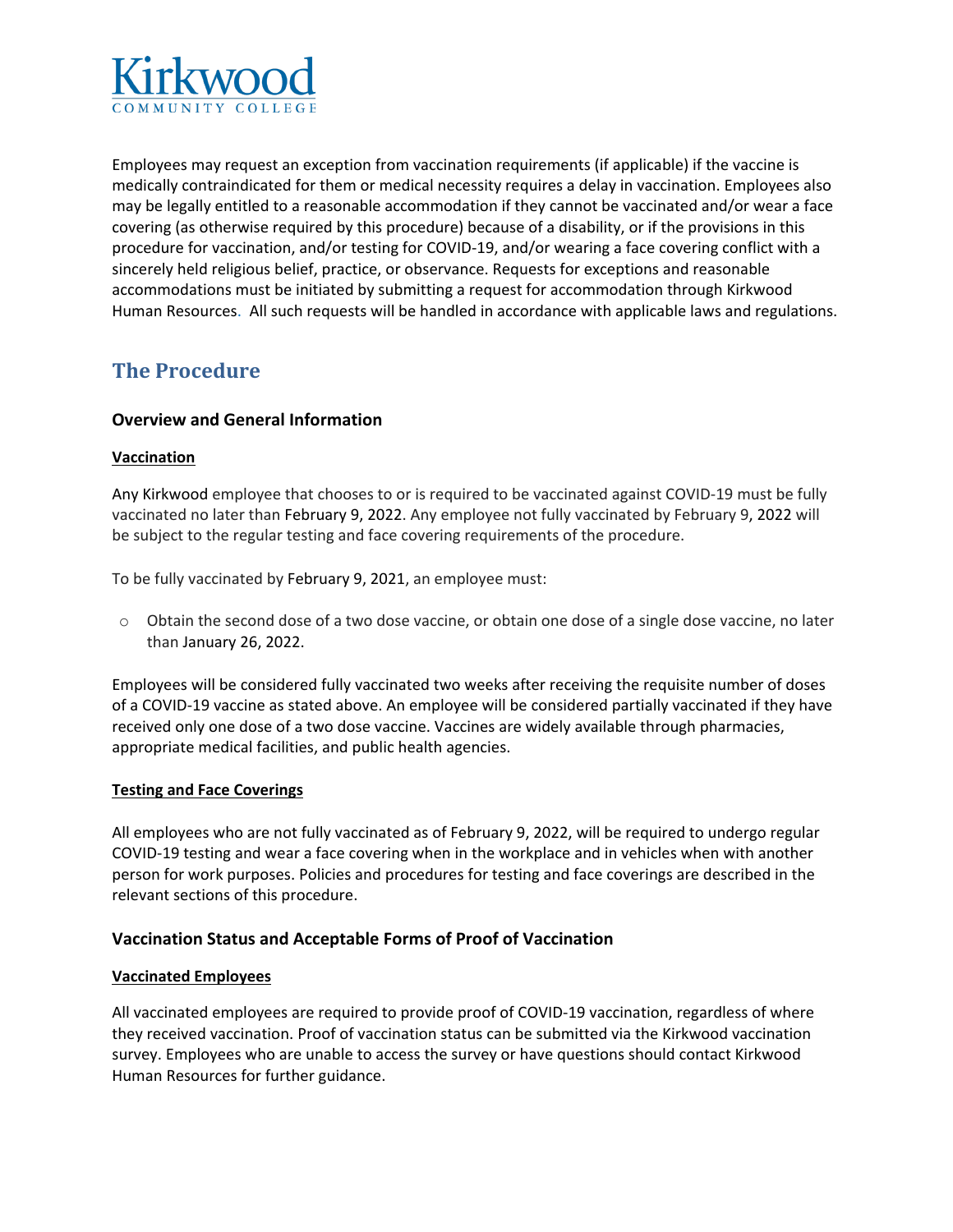

Acceptable proof of vaccination status is:

- 1. The record of immunization from a health care provider or pharmacy;
- 2. A copy of the COVID-19 Vaccination Record Card;
- 3. A copy of medical records documenting the vaccination;
- 4. A copy of immunization records from a public health, state, or tribal immunization information system; or
- 5. A copy of any other official documentation that contains the type of vaccine administered, date(s) of administration, and the name of the health care professional(s) or clinic site(s) administering the vaccine(s).

Proof of vaccination generally should include the employee's name, the type of vaccine administered, the date(s) of administration, and the name of the health care professional(s) or clinic site(s) that administered the vaccine. In some cases, state immunization records may not include one or more of these data fields, such as clinic site; in those circumstances Kirkwood will still accept the state immunization record as acceptable proof of vaccination.

If an employee is unable to produce one of these acceptable forms of proof of vaccination, despite attempts to do so (e.g., by trying to contact the vaccine administrator or state health department), the employee can provide a signed and dated statement attesting to their vaccination status (fully vaccinated or partially vaccinated); attesting that they have lost and are otherwise unable to produce one of the other forms of acceptable proof; and including the following language:

"I declare (or certify, verify, or state) that this statement about my vaccination status is true and accurate. I understand that knowingly providing false information regarding my vaccination status on this form may subject me to criminal penalties."

An employee who attests to their vaccination status in this way should to the best of their recollection, include in their attestation the type of vaccine administered, the date(s) of administration, and the name of the health care professional(s) or clinic site(s) administering the vaccine.

# **All Employees**

All employees, both vaccinated and unvaccinated, must inform Kirkwood H.R. of their vaccination status through the provided survey tool no later than January 4, 2022.

# **Supporting COVID-19 Vaccination**

An employee may take up to four hours of duty time per dose to travel to the vaccination site, receive a vaccination, and return to work. This would mean a maximum of eight hours of duty time for employees receiving two doses. If an employee spends less time getting the vaccine, only the necessary amount of duty time will be granted. Employees who take longer than four hours to get the vaccine must send their supervisor an email documenting the reason for the additional time (e.g., they may need to travel long distances to get the vaccine). Any additional time requested will be granted, if reasonable, but will not be paid; in that situation, the employee can elect to use accrued leave, e.g., sick leave, to cover the additional time. If an employee is vaccinated outside of their approved duty time they will not be compensated.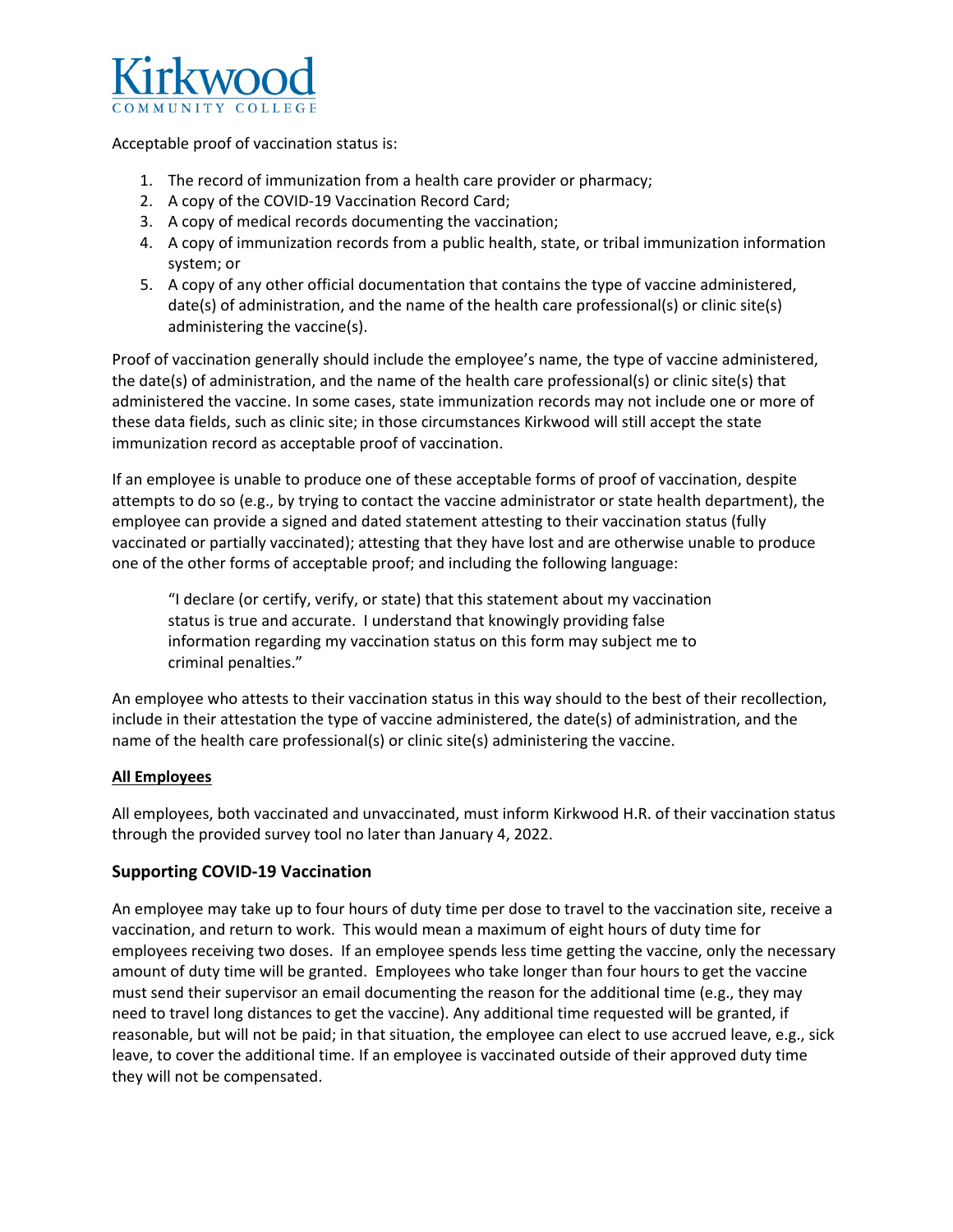

Employees may utilize up to two workdays of sick leave immediately following each dose if they have side effects from the COVID-19 vaccination that prevent them from working. Employees who have no sick leave will be granted up to two days of additional sick leave immediately following each dose if necessary.

Employees should follow normal Kirkwood leave request procedures for requesting time to obtain the COVID-19 vaccine or sick leave to recover from side effects:

# **Employee Notification of COVID-19 and Removal from the Workplace**

Kirkwood will require employees to promptly notify their supervisor and the Kirkwood Covid Hotline when they have tested positive for COVID-19, have been diagnosed with COVID-19 by a licensed healthcare provider, or are experiencing COVID-19 related symptoms.

#### Medical Removal from the Workplace

Kirkwood has also implemented a procedure for keeping COVID-19 positive employees from the workplace in certain circumstances. Kirkwood will immediately remove an employee from the workplace if they have received a positive COVID-19 test or have been diagnosed with COVID-19 by a licensed healthcare provider (i.e., immediately send them home or to seek medical care, as appropriate). Where appropriate, employees may be granted permission to work remotely while in isolation. In the event remote work is not possible or impracticable, as determined by the immediate supervisor and Kirkwood H.R., employees are authorized to use accrued sick leave or vacation/personal leave while in an isolation status. Employees who do not have accrued sick leave may use unpaid leave during their isolation period.

#### Return to Work Criteria

For any employee removed because they are COVID-19 positive, Kirkwood will keep them removed from the workplace until the employee receives a negative result on a COVID-19 nucleic acid amplification test (NAAT) following a positive result on a COVID-19 antigen test if the employee chooses to seek a NAAT test for confirmatory testing; meets the return to work criteria in CDC's "Isolation Guidance"; or receives a recommendation to return to work from a licensed healthcare provider.

Under CDC's "**Isolation Guidance,**" asymptomatic employees may return to work once 10 days have passed since the positive test, and symptomatic employees may return to work after all the following are true:

- At least 10 days have passed since symptoms first appeared, and
- At least 24 hours have passed with no fever without fever-reducing medication, and
- Other symptoms of COVID-19 are improving (loss of taste and smell may persist for weeks or months and need not delay the end of isolation).

In all situations, employees in isolation may not return to work until cleared to do so by a member of the Kirkwood Covid Hotline.

If an employee has severe COVID-19 or an immune disease, Kirkwood will follow the guidance of a licensed healthcare provider regarding return to work.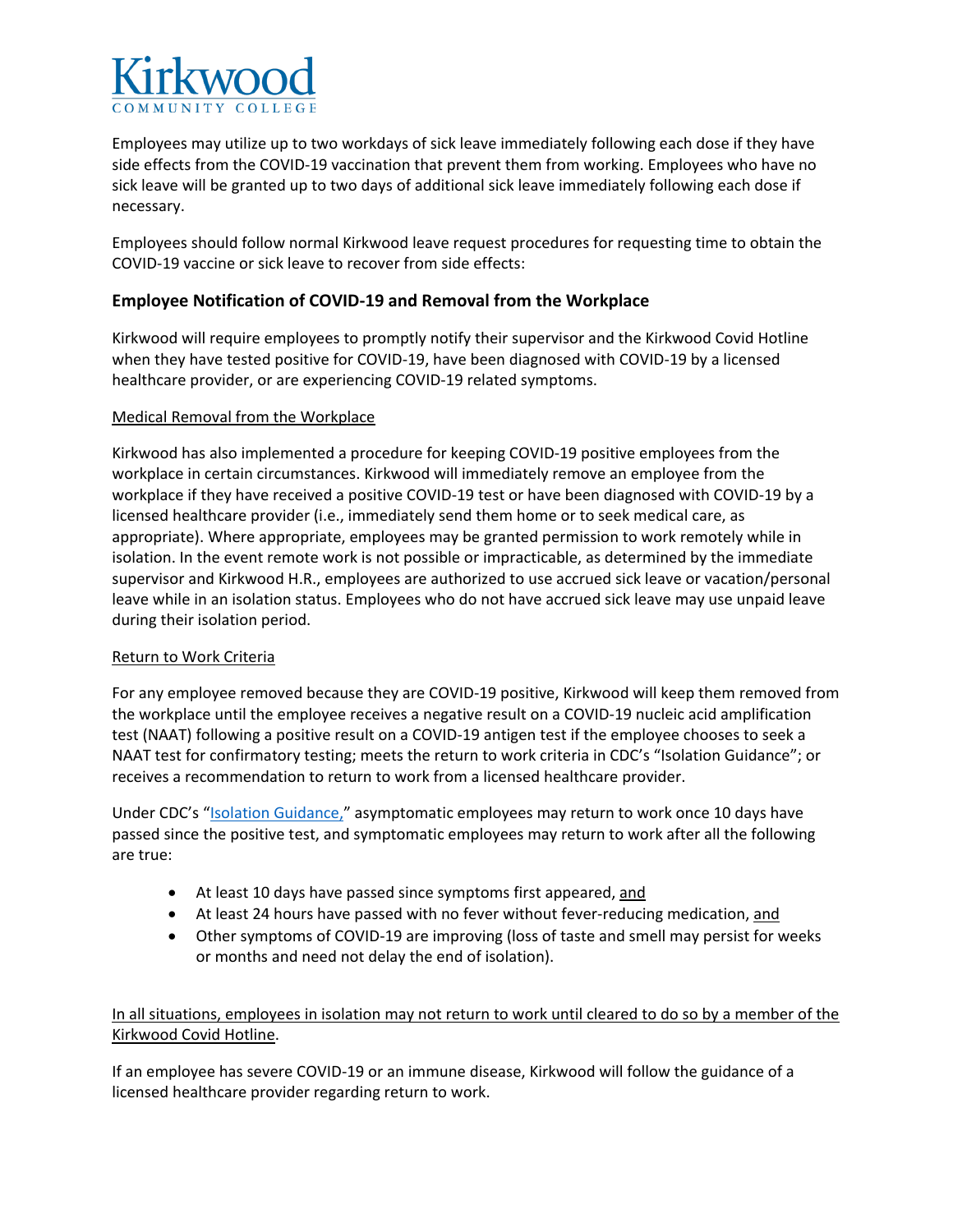

# **COVID-19 Testing**

All employees who are not fully vaccinated will be required to comply with this procedure for testing.

Employees who report to the workplace at least once every seven days:

(A) must be tested for COVID-19 at least once every seven days; and

(B) must provide documentation of the most recent COVID-19 test result to Kirkwood H.R. no later than the seventh day following the date on which the employee last provided a test result.

Any employee who does not report to the workplace during a period of seven or more days (e.g., if they were teleworking for two weeks prior to reporting to the workplace):

(A) must be tested for COVID-19 within seven days prior to returning to the workplace; and

(B) must provide documentation of that test result to [the supervisor] upon return to the workplace.

If an employee does not provide documentation of a COVID-19 test result as required by this procedure, they will be removed from the workplace until they provide a test result.

Employees who have received a positive COVID-19 test, or have been diagnosed with COVID-19 by a licensed healthcare provider, are not required to undergo COVID-19 testing for 90 days following the date of their positive test or diagnosis.

#### **Face Coverings**

Kirkwood will require all employees who are not fully vaccinated to wear a face covering starting January 10<sup>th</sup>, 2022. Face coverings must: (i) completely cover the nose and mouth; (ii) be made with two or more layers of a breathable fabric that is tightly woven (i.e., fabrics that do not let light pass through when held up to a light source); (iii) be secured to the head with ties, ear loops, or elastic bands that go behind the head. If gaiters are worn, they should have two layers of fabric or be folded to make two layers; (iv) fit snugly over the nose, mouth, and chin with no large gaps on the outside of the face; and (v) be a solid piece of material without slits, exhalation valves, visible holes, punctures, or other openings. Acceptable face coverings include clear face coverings or cloth face coverings with a clear plastic panel that, despite the non-cloth material allowing light to pass through, otherwise meet these criteria and which may be used to facilitate communication with people who are deaf or hard-of-hearing or others who need to see a speaker's mouth or facial expressions to understand speech or sign language respectively.

Employees who are not fully vaccinated must wear face coverings over the nose and mouth when indoors and when occupying a vehicle with another person for work purposes. Policies and procedures for face coverings will be implemented, along with the other provisions required by OSHA's COVID-19 Vaccination and Testing ETS, as part of a multi-layered infection control approach for unvaccinated workers.

Employees are generally responsible for providing their own face covering, however in the event an employee who requires a face covering does not have an appropriate covering, temporary masks are available in all Kirkwood building entryways.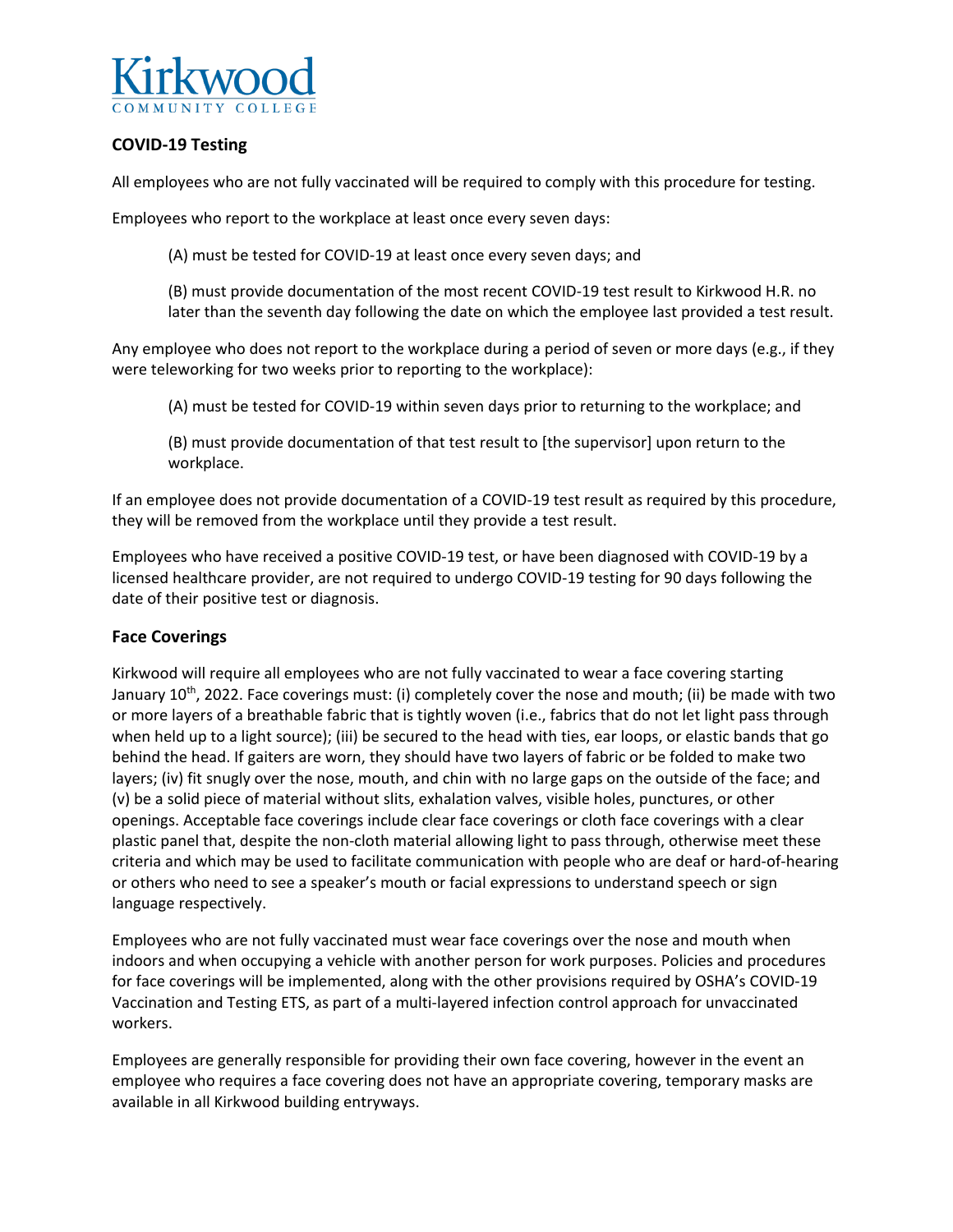

The following are exceptions to Kirkwood's requirements for face coverings:

- 1. When an employee is alone in a room with floor to ceiling walls and a closed door.
- 2. For a limited time, while an employee is eating or drinking at the workplace or for identification purposes in compliance with safety and security requirements.
- 3. When an employee is wearing a respirator or facemask.
- 4. Where Kirkwood has determined that the use of face coverings is infeasible or creates a greater hazard (e.g., when it is important to see the employee's mouth for reasons related to their job duties, when the work requires the use of the employee's uncovered mouth, or when the use of a face covering presents a risk of serious injury or death to the employee).

#### **New Hires**

All new employees are required to comply with the requirements outlined in this procedure as soon as practicable and as a condition of employment. Potential candidates for employment will be notified of the requirements of this policy prior to the start of employment during the employee onboarding process.

#### **Confidentiality and Privacy**

All medical information collected from individuals, including vaccination information, test results, and any other information obtained as a result of testing, will be treated in accordance with applicable laws and policies on confidentiality and privacy.

#### **Questions**

Please direct any questions regarding this procedure to the Kirkwood Human Resources Department.

# **References**

OSHA Emergency Temporary Standard on Vaccination and Testing (29 CFR 1910.501).

# **Definitions**

| <b>Term</b> | <b>Definition</b> |
|-------------|-------------------|
| Term 1      |                   |
| Term 2      |                   |
| Term 3      |                   |
| Term 4      |                   |